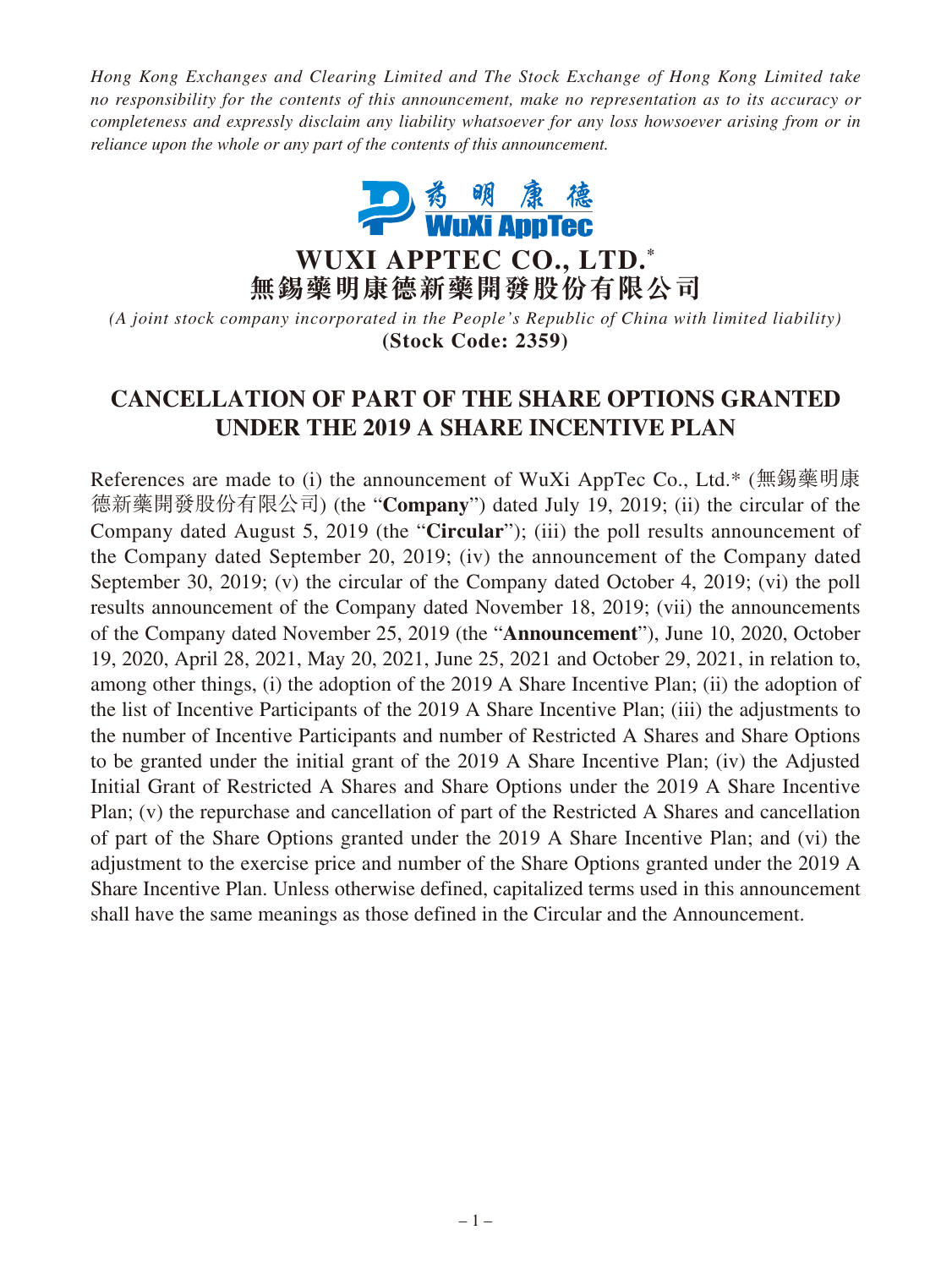The "Proposal on the Cancellation of Part of the Share Options Granted under the Restricted A Shares and Stock Option Incentive Plan of 2019 of the Company" was approved at the twenty-ninth meeting of the second session of the Board. Pursuant to the above proposal, due to the departure of 13 Incentive Participants before the expiry of the withholding period of the Share Options, the Company shall cancel 113,613 units of Share Options granted under the Adjusted Initial Grant. None of the above 13 Incentive Participants are connected persons of the Company as defined under the Listing Rules. The relevant matters are explained as follows:

# **I. The Information on the Cancellation of Part of the Share Options granted under the 2019 A Share Incentive Plan**

# *(a) Basis of the Cancellation of Part of the Share Options Granted under the 2019 A Share Incentive Plan*

Pursuant to the relevant terms of the 2019 A Share Incentive Plan in relation to the change in circumstances of the Incentive Participants as a result of the resignation, redundancy, failure to renew the labour contract upon the expiration or the termination of labour relations with the Company, the Share Options that have been granted to the Incentive Participants but are not yet exercised shall not be exercised, and shall be cancelled by the Company.

As such, in light of the abovementioned departure of 13 Incentive Participants before the expiry of the withholding period of the Share Options, the Company agreed to cancel the unexercised Share Options granted to the abovementioned 13 Incentive Participants, as considered and approved at the twenty-ninth meeting of the second session of the Board.

## *(b) Number of the Share Options to be Cancelled*

Pursuant to the 2019 A Share Incentive Plan and the approval of the twenty-ninth meeting of the second session of the Board, an aggregate of 113,613 units of Share Options granted under the Adjusted Initial Grant shall be cancelled.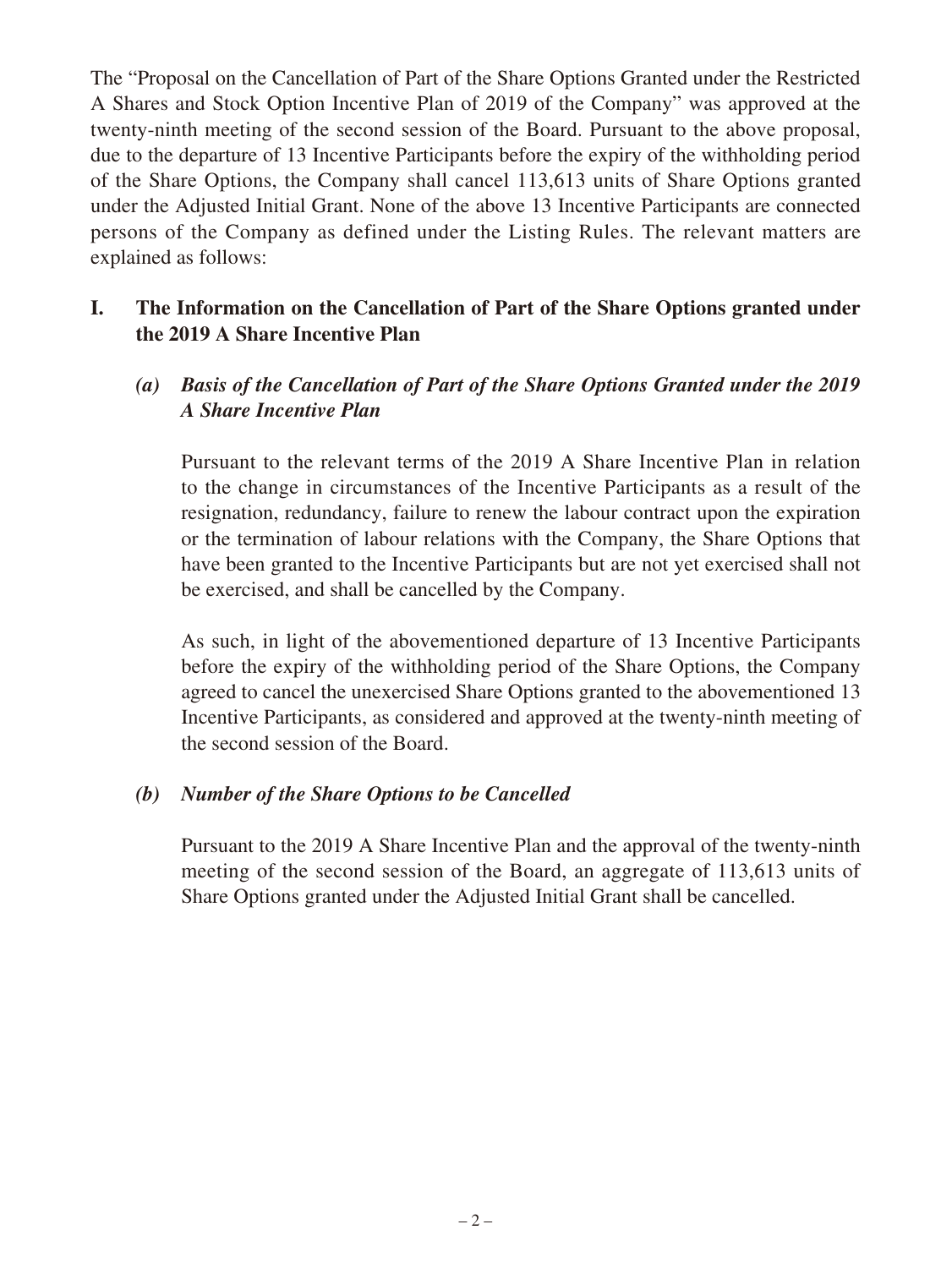#### **II. The Impact of the Cancellation of the Share Options on the Company**

The cancellation of part of the Share Options granted under the Adjusted Initial Grant of the 2019 A Share Incentive Plan will not affect the continued implementation of the 2019 A Share Incentive Plan nor will it have a significant impact on the operating results of the Company.

### **III. Opinion of the INEDs**

The independent non-executive Directors (the "**INEDs**") were of the view that: (i) the cancellation of part of the Share Options granted to the Incentive Participants who departed before the expiry of the withholding period under the 2019 A Share Incentive Plan was in compliance with the Administrative Measures on Share Incentives of Listed Companies (the "**Administrative Measures**"), the relevant laws and regulations and the terms of the 2019 A Share Incentive Plan; (ii) the reasons for and the number of the Share Options to be cancelled are legal and effective; and (iii) the abovementioned matters will not affect the continued implementation of the 2019 A Share Incentive Plan of the Company and they are not detrimental to the interests of the Company and the Shareholders as a whole. As such, the INEDs agreed to the Company cancelling part of the Share Options granted under the 2019 A Share Incentive Plan as abovementioned.

#### **IV. Examination Opinion of the Supervisory Committee**

The Supervisory Committee was of the view that: (i) the cancellation of part of the Share Options granted to the Incentive Participants who departed before the expiry of the withholding period under the 2019 A Share Incentive Plan was in compliance with the Administrative Measures, the relevant laws and regulations and the terms of the 2019 A Share Incentive Plan; (ii) the reasons for the cancellation of part of the Share Options, and the number of the Share Options to be cancelled are legal and effective; and (iii) the abovementioned matters will not affect the continued implementation of the 2019 A Share Incentive Plan of the Company and they are not detrimental to the interests of the Company and the Shareholders as a whole. As such, the Supervisory Committee agreed to the Company cancelling part of the Share Options granted under the 2019 A Share Incentive Plan as abovementioned.